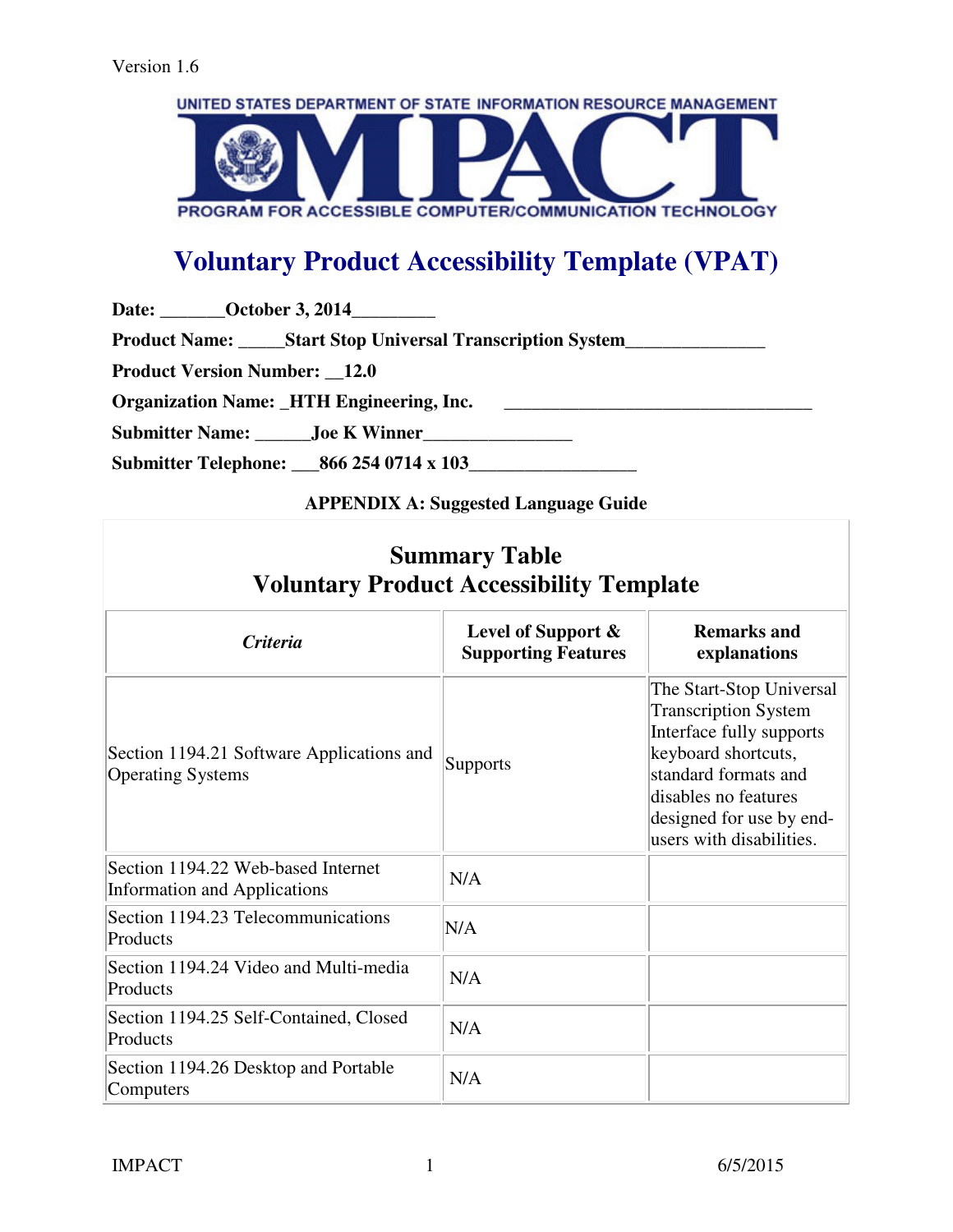| Section 1194.31 Functional Performance<br>Criteria        | Supports        | Functional performance<br>accessible via alternate<br>means to visual<br>reference. |
|-----------------------------------------------------------|-----------------|-------------------------------------------------------------------------------------|
| Section 1194.41 Information,<br>Documentation and Support | <b>Supports</b> | Information,<br>documentation and<br>support in compliance<br>with requirements.    |

# **Section 1194.21 Software Applications and Operating Systems - Detail**

| <b>Criteria</b>                                                                                                                                                                                                                                                                                                                                                                                                                                                                                                                                                                          | Level of Support &<br><b>Supporting Features</b> | <b>Remarks and</b><br>explanations                                                                                                                                                                                       |
|------------------------------------------------------------------------------------------------------------------------------------------------------------------------------------------------------------------------------------------------------------------------------------------------------------------------------------------------------------------------------------------------------------------------------------------------------------------------------------------------------------------------------------------------------------------------------------------|--------------------------------------------------|--------------------------------------------------------------------------------------------------------------------------------------------------------------------------------------------------------------------------|
| (a) When software is designed to run on a<br>system that has a keyboard, product<br>functions shall be executable from a<br>keyboard where the function itself or the<br>result of performing a function can be<br>discerned textually.                                                                                                                                                                                                                                                                                                                                                  | Supports                                         | Keyboard shortcuts exist<br>for all accessible<br>features, and text results<br>are visible to the user as<br>well as graphically.                                                                                       |
| (b) Applications shall not disrupt or disable<br>activated features of other products that are<br>identified as accessibility features, where<br>those features are developed and<br>documented according to industry<br>standards. Applications also shall not<br>disrupt or disable activated features of any<br>operating system that are identified as<br>accessibility features where the application<br>programming interface for those<br>accessibility features has been documented<br>by the manufacturer of the operating system<br>and is available to the product developer. | <b>Supports</b>                                  | There is nothing in the<br>product that will cause<br>disruption or disable<br>activated features of<br>other products or of the<br>Operating System that<br>are accessibility features.                                 |
| (c) A well-defined on-screen indication of<br>the current focus shall be provided that<br>moves among interactive interface elements<br>as the input focus changes. The focus shall<br>be programmatically exposed so that<br>Assistive Technology can track focus and<br>focus changes.                                                                                                                                                                                                                                                                                                 | <b>Supports</b>                                  | The product is designed<br>so that current focus is<br>provided that moves<br>among interactive<br>interface elements as the<br>input focus changes and<br>allows to be<br>programmatically<br>exposed so that Assistive |

**Voluntary Product Accessibility Template**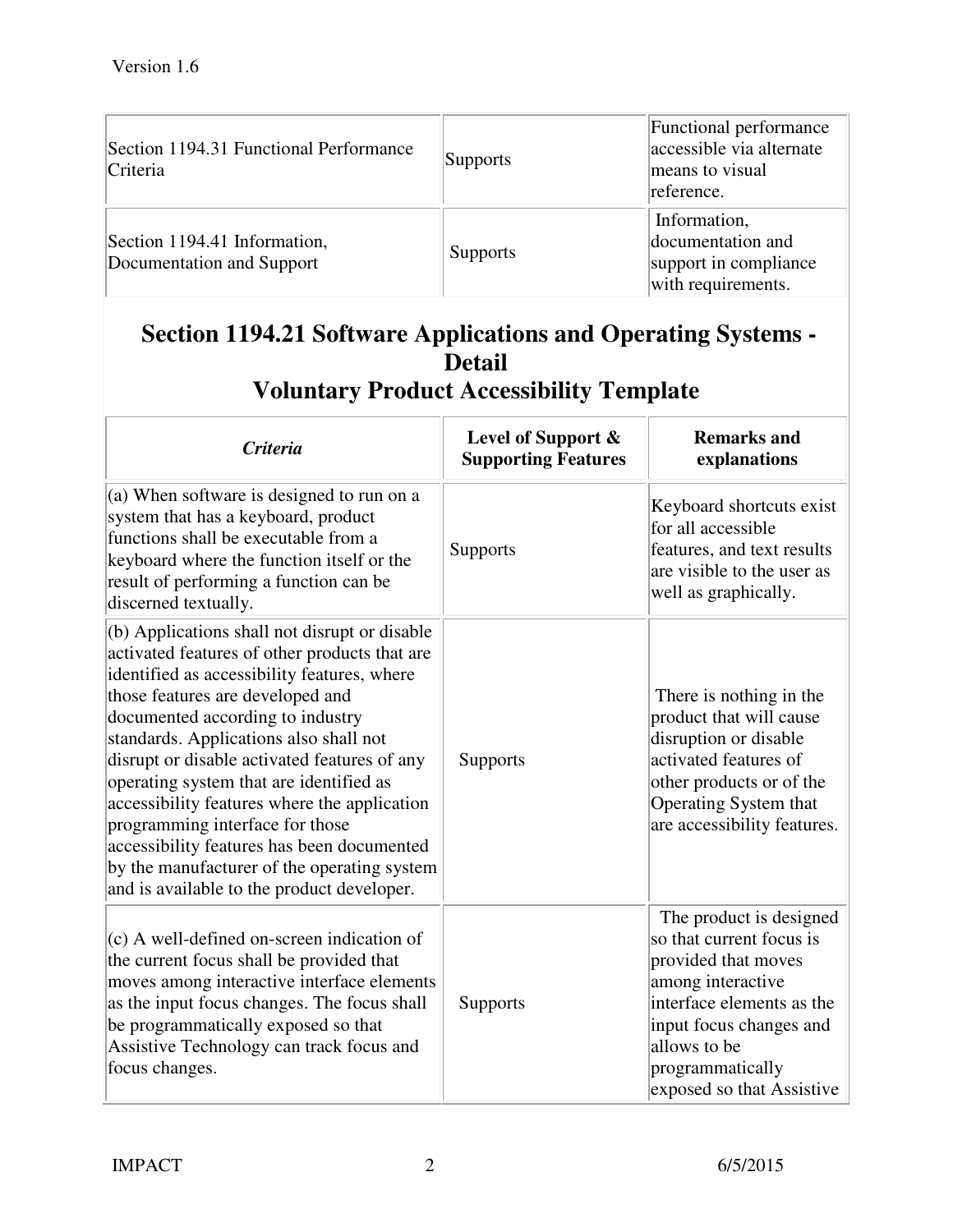|                                                                                                                                                                                                                                                                                                      |                 | Technology can track<br>focus and focus changes                                                                                                                                                                                                                                                                                                                               |
|------------------------------------------------------------------------------------------------------------------------------------------------------------------------------------------------------------------------------------------------------------------------------------------------------|-----------------|-------------------------------------------------------------------------------------------------------------------------------------------------------------------------------------------------------------------------------------------------------------------------------------------------------------------------------------------------------------------------------|
| (d) Sufficient information about a user<br>interface element including the identity,<br>operation and state of the element shall be<br>available to Assistive Technology. When an<br>image represents a program element, the<br>information conveyed by the image must<br>also be available in text. | Supports        | Sufficient information<br>about a user interface<br>element including the<br>identity, operation and<br>state of the element is<br>available to Assistive<br>Technology.                                                                                                                                                                                                      |
| (e) When bitmap images are used to<br>identify controls, status indicators, or other<br>programmatic elements, the meaning<br>assigned to those images shall be consistent<br>throughout an application's performance.                                                                               | Supports        | Bitmap images used to<br>identify controls, status<br>indicators and their<br>meanings are consistent<br>throughout the<br>application's performance                                                                                                                                                                                                                          |
| (f) Textual information shall be provided<br>through operating system functions for<br>displaying text. The minimum information<br>that shall be made available is text content,<br>text input caret location, and text attributes.                                                                  | Supports        | Textual information is<br>provided through<br>standard Windows<br>methods such as note pad<br>or Internet Explorer.                                                                                                                                                                                                                                                           |
| $(g)$ Applications shall not override user<br>selected contrast and color selections and<br>other individual display attributes.                                                                                                                                                                     | <b>Supports</b> | <b>Start-Stop Universal</b><br>Transcription<br>System does not override<br>any user selected contrast<br>or color selection or any<br>individual display<br>attributes. There are a<br>variety of color schemes<br>available within the<br>program, but in the<br>default color scheme, it<br>will not overwrite high-<br>contrast or other assistive<br>display attributss. |
| (h) When animation is displayed, the<br>information shall be displayable in at least<br>one non-animated presentation mode at the<br>option of the user.                                                                                                                                             | Supports        | Foot Pedal icons are<br>the only animated<br>feature. These icons<br>display non-essential<br>("convenience")<br>information (pedal<br>up/down status) that is<br>also verifiable audibly<br>and by tactile contact<br>with the pedal itself.                                                                                                                                 |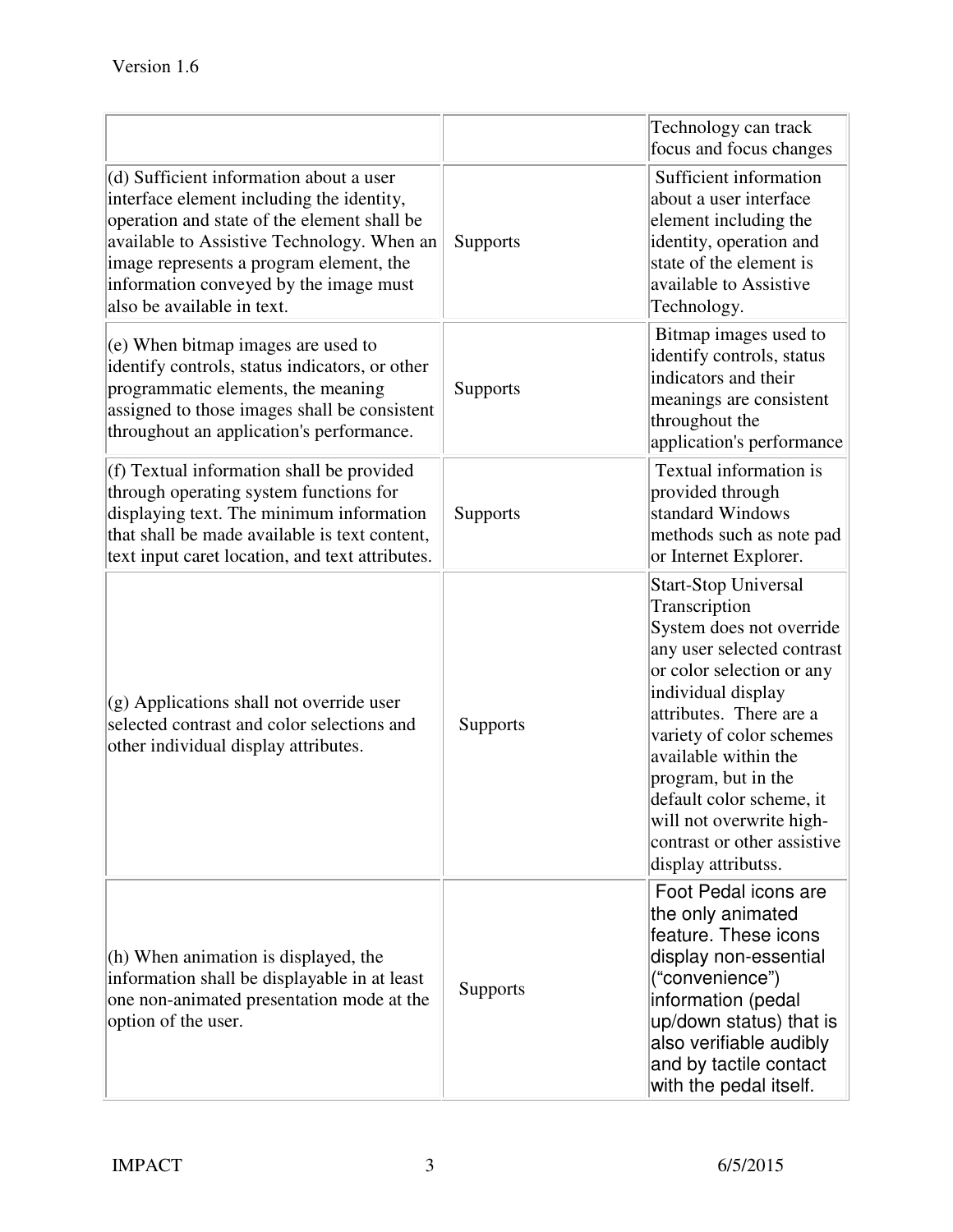| $\vert$ (i) Color coding shall not be used as the<br>only means of conveying information,<br>indicating an action, prompting a response,<br>or distinguishing a visual element.                                                                                 | <b>Supports</b> | Color coding is for<br>convenience only for<br>sighted users, and is<br>accompanied by text for<br>all functions.                            |
|-----------------------------------------------------------------------------------------------------------------------------------------------------------------------------------------------------------------------------------------------------------------|-----------------|----------------------------------------------------------------------------------------------------------------------------------------------|
| (i) When a product permits a user to adjust<br>color and contrast settings, a variety of<br>color selections capable of producing a<br>range of contrast levels shall be provided.                                                                              | <b>Supports</b> | Other than the default<br>high-contrast screen,<br>available color schemes<br>with varying contrast<br>levels are provided as<br>options.    |
| $(k)$ Software shall not use flashing or<br>blinking text, objects, or other elements<br>having a flash or blink frequency greater<br>than 2 Hz and lower than 55 Hz.                                                                                           | <b>Supports</b> | <b>Start Stop Universal</b><br><b>Transcription System</b><br>does not use flashing or<br>blinking text or objects or<br>any other elements. |
| $(1)$ When electronic forms are used, the<br>form shall allow people using Assistive<br>Technology to access the information, field<br>elements, and functionality required for<br>completion and submission of the form,<br>including all directions and cues. | <b>Supports</b> | <b>Stat-Stop Universal</b><br><b>Transcription System</b><br>does not use electronic<br>forms.                                               |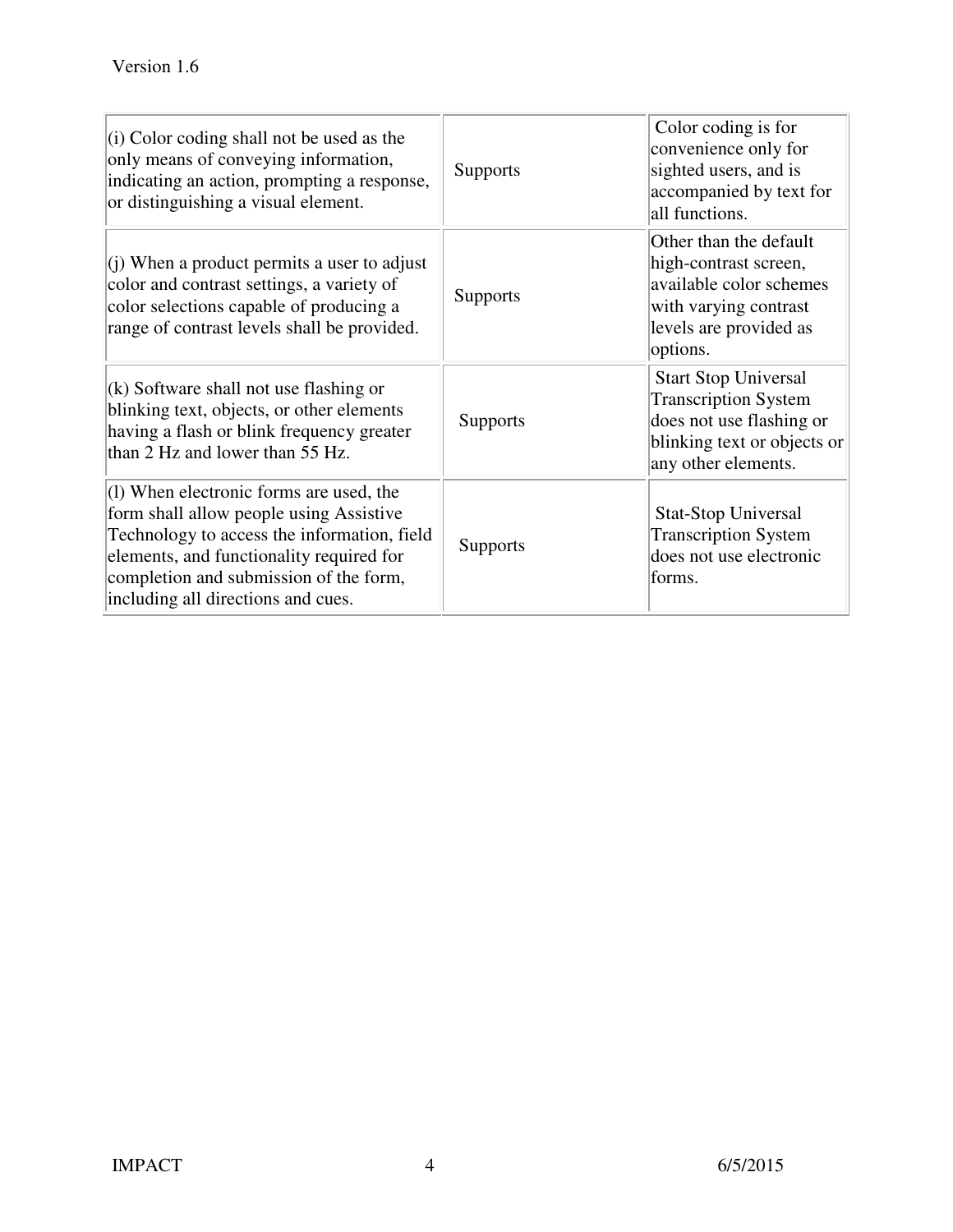# **Section 1194.22 Web-based intranet and Internet information and applications - Detail Voluntary Product Accessibility Template**

| <b>Criteria</b>                                                                                                                                                          | Level of Support &<br><b>Supporting Features</b> | <b>Remarks and</b><br>explanations                                                                                |
|--------------------------------------------------------------------------------------------------------------------------------------------------------------------------|--------------------------------------------------|-------------------------------------------------------------------------------------------------------------------|
| (a) A text equivalent for every non-text<br>element shall be provided (e.g., via<br>"alt", "longdesc", or in element<br>content).                                        | N/A                                              | StartStop Universal has its<br>own PDF documentation<br>and does not require internet<br>or intranet connectivity |
| (b) Equivalent alternatives for any<br>multimedia presentation shall be<br>synchronized with the presentation.                                                           | N/A                                              |                                                                                                                   |
| (c) Web pages shall be designed so that<br>all information conveyed with color is<br>also available without color, for<br>example from context or markup.                | N/A                                              |                                                                                                                   |
| (d) Documents shall be organized so<br>they are readable without requiring an<br>associated style sheet.                                                                 | N/A                                              |                                                                                                                   |
| (e) Redundant text links shall be<br>provided for each active region of a<br>server-side image map.                                                                      | N/A                                              |                                                                                                                   |
| (f) Client-side image maps shall be<br>provided instead of server-side image<br>maps except where the regions cannot<br>be defined with an available geometric<br>shape. | N/A                                              |                                                                                                                   |
| (g) Row and column headers shall be<br>identified for data tables.                                                                                                       | N/A                                              |                                                                                                                   |
| (h) Markup shall be used to associate<br>data cells and header cells for data<br>tables that have two or more logical<br>levels of row or column headers.                | N/A                                              |                                                                                                                   |
| (i) Frames shall be titled with text that<br>facilitates frame identification and<br>navigation                                                                          | N/A                                              |                                                                                                                   |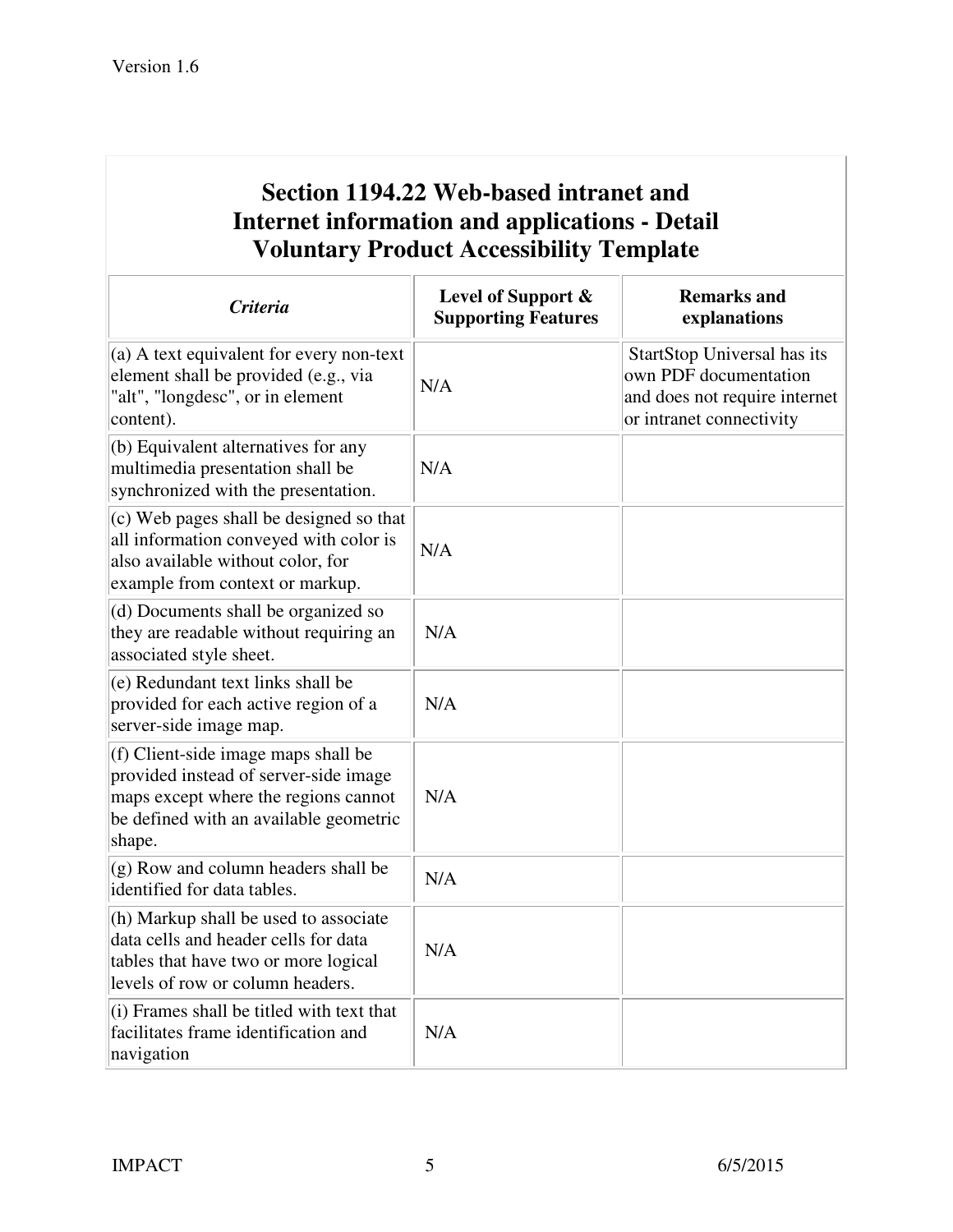| $(i)$ Pages shall be designed to avoid<br>causing the screen to flicker with a<br>frequency greater than 2 Hz and lower<br>than 55 Hz.                                                                                                                                                                                         | N/A |  |
|--------------------------------------------------------------------------------------------------------------------------------------------------------------------------------------------------------------------------------------------------------------------------------------------------------------------------------|-----|--|
| $\vert$ (k) A text-only page, with equivalent<br>information or functionality, shall be<br>provided to make a web site comply<br>with the provisions of this part, when<br>compliance cannot be accomplished in<br>any other way. The content of the text-<br>only page shall be updated whenever<br>the primary page changes. | N/A |  |
| $(1)$ When pages utilize scripting<br>languages to display content, or to<br>create interface elements, the<br>information provided by the script shall<br>be identified with functional text that<br>can be read by Assistive Technology.                                                                                     | N/A |  |
| (m) When a web page requires that an<br>applet, plug-in or other application be<br>present on the client system to interpret<br>page content, the page must provide a<br>link to a plug-in or applet that complies<br>with $1194.21(a)$ through (1).                                                                           | N/A |  |
| $(n)$ When electronic forms are designed<br>to be completed on-line, the form shall<br>allow people using Assistive<br>Technology to access the information,<br>field elements, and functionality<br>required for completion and submission<br>of the form, including all directions and<br>cues.                              | N/A |  |
| $(0)$ A method shall be provided that<br>permits users to skip repetitive<br>navigation links.                                                                                                                                                                                                                                 | N/A |  |
| $($ p) When a timed response is required,<br>the user shall be alerted and given<br>sufficient time to indicate more time is<br>required.                                                                                                                                                                                      | N/A |  |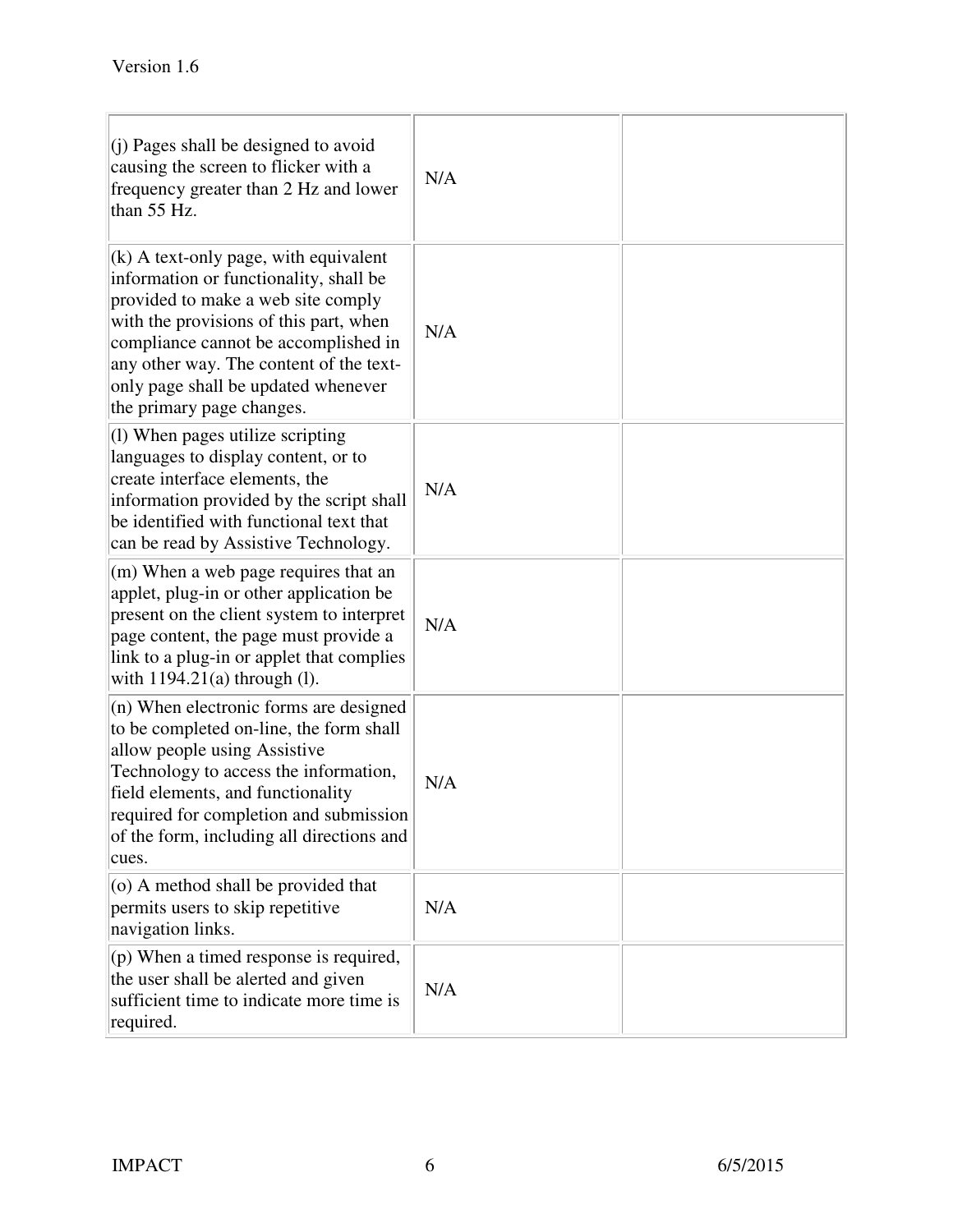| <b>Voluntary Product Accessibility Template</b>                                                                                                                                                                                                                                                                                                                 |                                                  |                                                               |
|-----------------------------------------------------------------------------------------------------------------------------------------------------------------------------------------------------------------------------------------------------------------------------------------------------------------------------------------------------------------|--------------------------------------------------|---------------------------------------------------------------|
| <b>Criteria</b>                                                                                                                                                                                                                                                                                                                                                 | Level of Support &<br><b>Supporting Features</b> | <b>Remarks and</b><br>explanations                            |
| (a) Telecommunications products or<br>systems which provide a function<br>allowing voice communication and<br>which do not themselves provide a<br>TTY functionality shall provide a<br>standard non-acoustic connection<br>point for TTYs. Microphones shall be<br>capable of being turned on and off to<br>allow the user to intermix speech with<br>TTY use. | N/A                                              | StartStop Universal is not a<br>Telecommunications<br>product |
| (b) Telecommunications products<br>which include voice communication<br>functionality shall support all<br>commonly used cross-manufacturer<br>non-proprietary standard TTY signal<br>protocols.                                                                                                                                                                | N/A                                              |                                                               |
| (c) Voice mail, auto-attendant, and<br>interactive voice response<br>telecommunications systems shall be<br>usable by TTY users with their TTYs.                                                                                                                                                                                                                | N/A                                              |                                                               |
| (d) Voice mail, messaging, auto-<br>attendant, and interactive voice<br>response telecommunications systems<br>that require a response from a user<br>within a time interval, shall give an<br>alert when the time interval is about to<br>run out, and shall provide sufficient<br>time for the user to indicate more time<br>is required.                     | N/A                                              |                                                               |
| $(e)$ Where provided, caller<br>identification and similar<br>telecommunications functions shall<br>also be available for users of TTYs,<br>and for users who cannot see displays.                                                                                                                                                                              | N/A                                              |                                                               |

# **Section 1194.23 Telecommunications Products - Detail**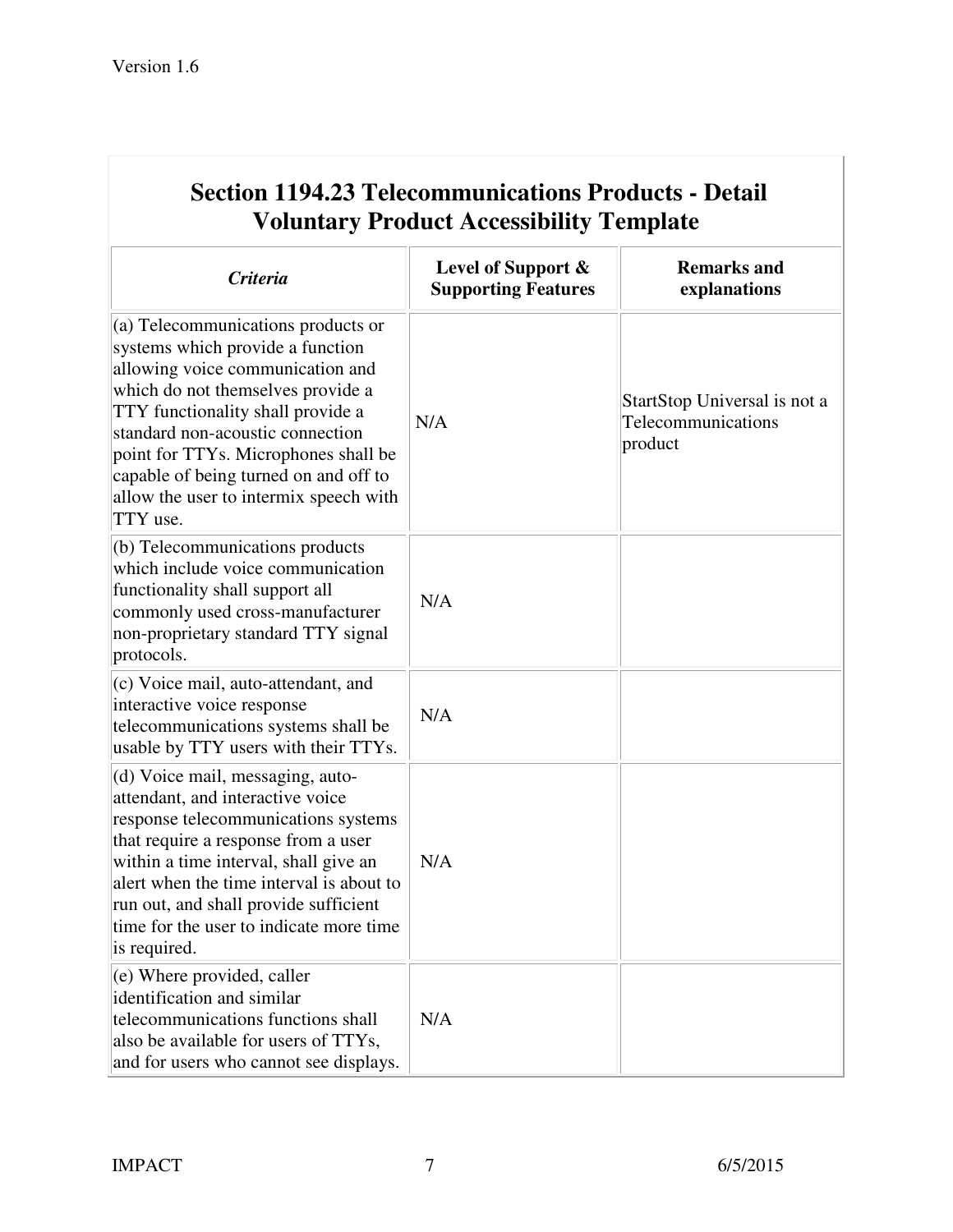| $(f)$ For transmitted voice signals,<br>telecommunications products shall<br>provide a gain adjustable up to a<br>minimum of 20 dB. For incremental<br>volume control, at least one<br>intermediate step of 12 dB of gain<br>shall be provided.                                                                                                                                                                                                                                                               | N/A |  |
|---------------------------------------------------------------------------------------------------------------------------------------------------------------------------------------------------------------------------------------------------------------------------------------------------------------------------------------------------------------------------------------------------------------------------------------------------------------------------------------------------------------|-----|--|
| $\left  \right $ (g) If the telecommunications product<br>allows a user to adjust the receive<br>volume, a function shall be provided<br>to automatically reset the volume to<br>the default level after every use.                                                                                                                                                                                                                                                                                           | N/A |  |
| (h) Where a telecommunications<br>product delivers output by an audio<br>transducer which is normally held up<br>to the ear, a means for effective<br>magnetic wireless coupling to hearing<br>technologies shall be provided.                                                                                                                                                                                                                                                                                | N/A |  |
| $(i)$ Interference to hearing<br>technologies (including hearing aids,<br>cochlear implants, and assistive<br>listening devices) shall be reduced to<br>the lowest possible level that allows a<br>user of hearing technologies to utilize<br>the telecommunications product.                                                                                                                                                                                                                                 | N/A |  |
| $(i)$ Products that transmit or conduct<br>information or communication, shall<br>pass through cross-manufacturer, non-<br>proprietary, industry-standard codes,<br>translation protocols, formats or other<br>information necessary to provide the<br>information or communication in a<br>usable format. Technologies which<br>use encoding, signal compression,<br>format transformation, or similar<br>techniques shall not remove<br>information needed for access or shall<br>restore it upon delivery. | N/A |  |
| $(k)(1)$ Products which have<br>mechanically operated controls or<br>keys shall comply with the following:<br>Controls and Keys shall be tactilely<br>discernible without activating the<br>controls or keys.                                                                                                                                                                                                                                                                                                 | N/A |  |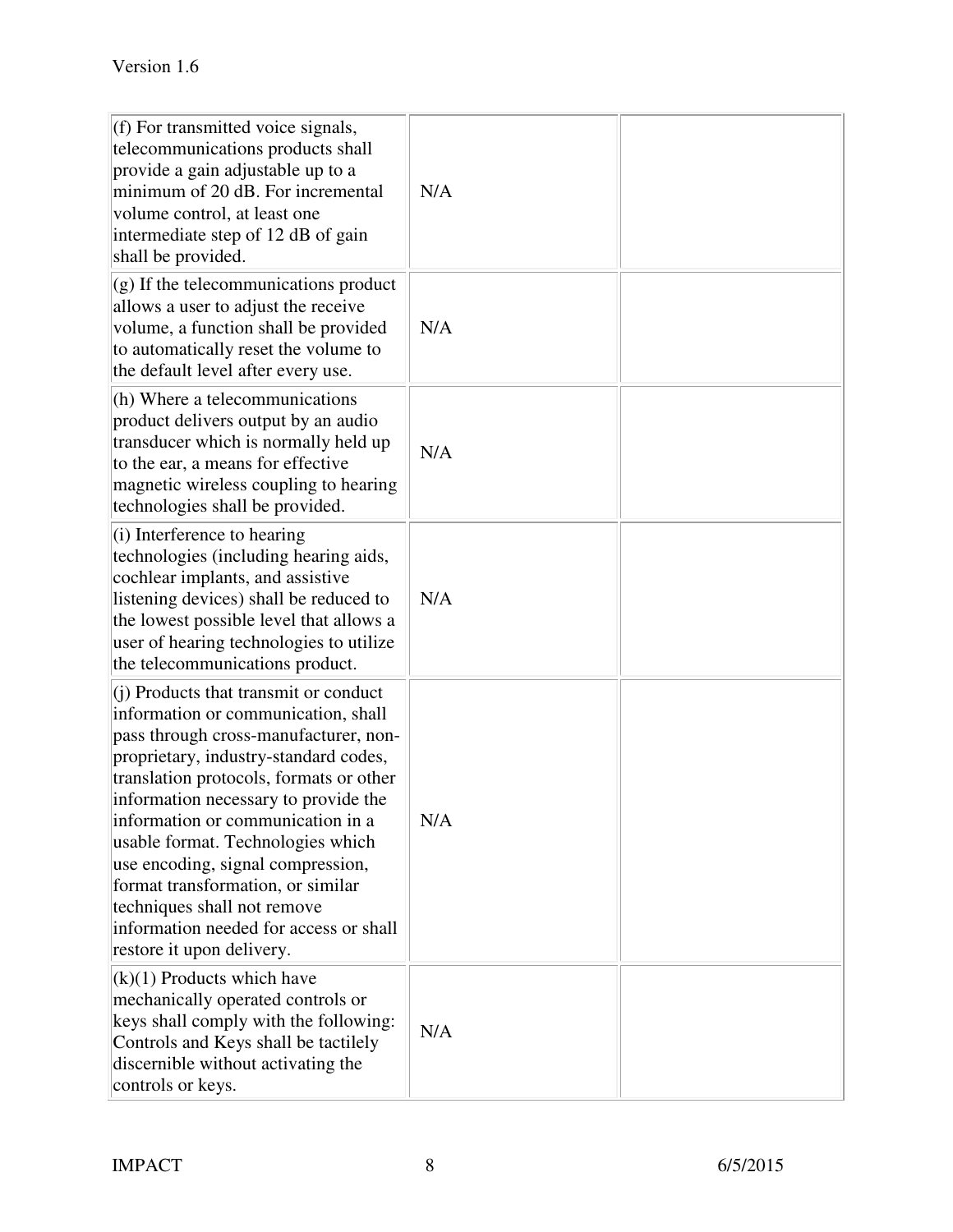| $(k)(2)$ Products which have<br>mechanically operated controls or<br>keys shall comply with the following:<br>Controls and Keys shall be operable<br>with one hand and shall not require<br>tight grasping, pinching, twisting of<br>the wrist. The force required to<br>activate controls and keys shall be 5<br>lbs. $(22.2N)$ maximum. | N/A |  |
|-------------------------------------------------------------------------------------------------------------------------------------------------------------------------------------------------------------------------------------------------------------------------------------------------------------------------------------------|-----|--|
| $(k)(3)$ Products which have<br>mechanically operated controls or<br>keys shall comply with the following:<br>If key repeat is supported, the delay<br>before repeat shall be adjustable to at<br>least 2 seconds. Key repeat rate shall<br>be adjustable to 2 seconds per<br>character.                                                  | N/A |  |
| $(k)(4)$ Products which have<br>mechanically operated controls or<br>keys shall comply with the following:<br>The status of all locking or toggle<br>controls or keys shall be visually<br>discernible, and discernible either<br>through touch or sound.                                                                                 | N/A |  |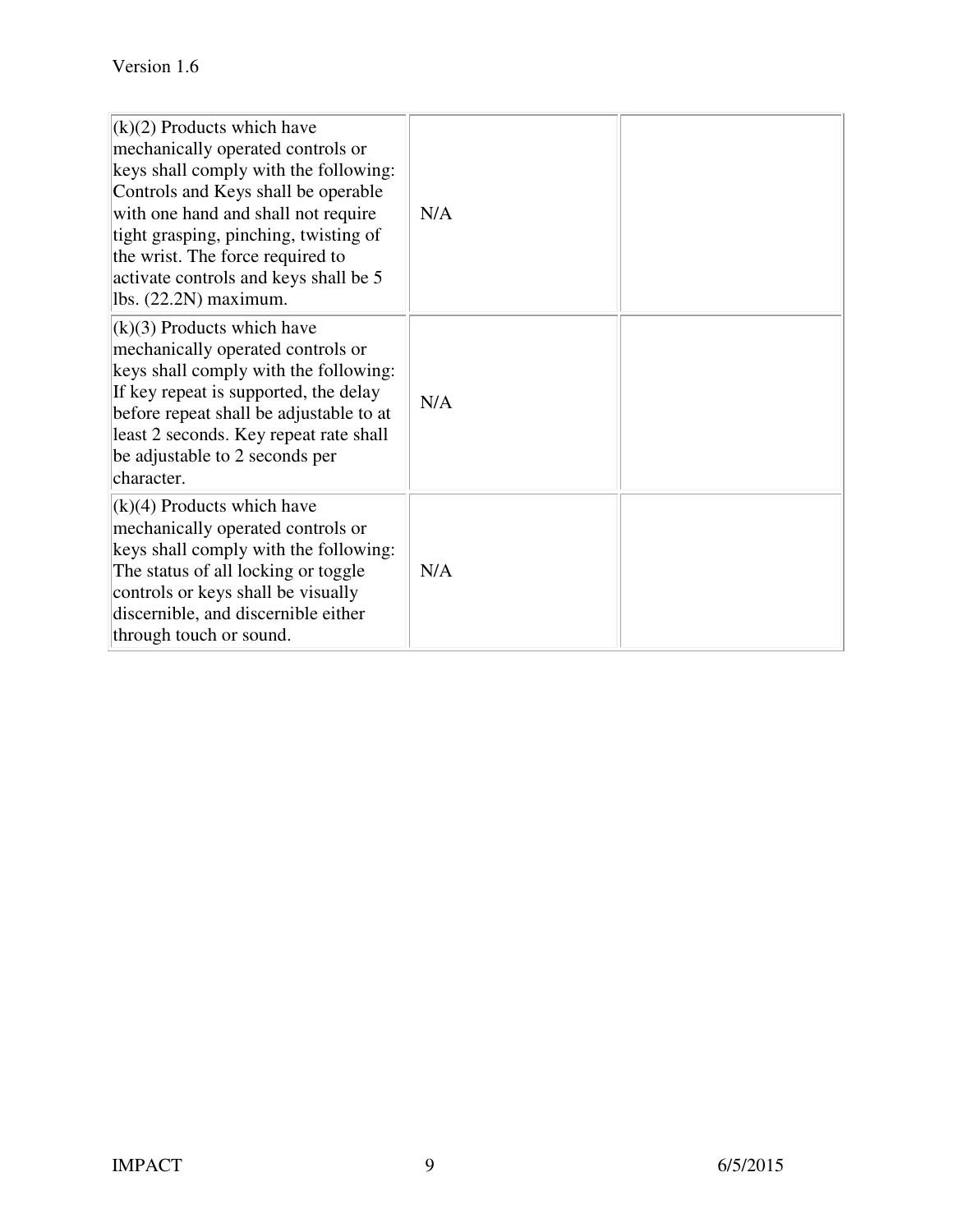| <b>Voluntary Product Accessibility Template</b>                                                                                                                                                                                                                                                                                                                                                                                                                                                                                                                                                                                                                                                                                                                                                                                                                                                                                                               |                                                  |                                                                              |
|---------------------------------------------------------------------------------------------------------------------------------------------------------------------------------------------------------------------------------------------------------------------------------------------------------------------------------------------------------------------------------------------------------------------------------------------------------------------------------------------------------------------------------------------------------------------------------------------------------------------------------------------------------------------------------------------------------------------------------------------------------------------------------------------------------------------------------------------------------------------------------------------------------------------------------------------------------------|--------------------------------------------------|------------------------------------------------------------------------------|
| <b>Criteria</b>                                                                                                                                                                                                                                                                                                                                                                                                                                                                                                                                                                                                                                                                                                                                                                                                                                                                                                                                               | Level of Support &<br><b>Supporting Features</b> | <b>Remarks and</b><br>explanations                                           |
| a) All analog television displays 13<br>inches and larger, and computer<br>equipment that includes analog<br>television receiver or display circuitry,<br>shall be equipped with caption<br>decoder circuitry which appropriately<br>receives, decodes, and displays closed<br>captions from broadcast, cable,<br>videotape, and DVD signals. As soon<br>as practicable, but not later than July<br>1, 2002, widescreen digital television<br>(DTV) displays measuring at least $7.8$<br>inches vertically, DTV sets with<br>conventional displays measuring at<br>least 13 inches vertically, and stand-<br>alone DTV tuners, whether or not they<br>are marketed with display screens, and<br>computer equipment that includes<br>DTV receiver or display circuitry,<br>shall be equipped with caption<br>decoder circuitry which appropriately<br>receives, decodes, and displays closed<br>captions from broadcast, cable,<br>videotape, and DVD signals. | N/A                                              | Start Stop Universal is a<br>software application and not<br>a Video product |
| $(b)$ Television tuners, including tuner<br>cards for use in computers, shall be<br>equipped with secondary audio<br>program playback circuitry.                                                                                                                                                                                                                                                                                                                                                                                                                                                                                                                                                                                                                                                                                                                                                                                                              | N/A                                              |                                                                              |
| $(c)$ All training and informational<br>video and multimedia productions<br>which support the agency's mission,<br>regardless of format, that contain<br>speech or other audio information<br>necessary for the comprehension of<br>the content, shall be open or closed<br>captioned.                                                                                                                                                                                                                                                                                                                                                                                                                                                                                                                                                                                                                                                                        | N/A                                              |                                                                              |

# **Section 1194.24 Video and Multi-media Products – Detail**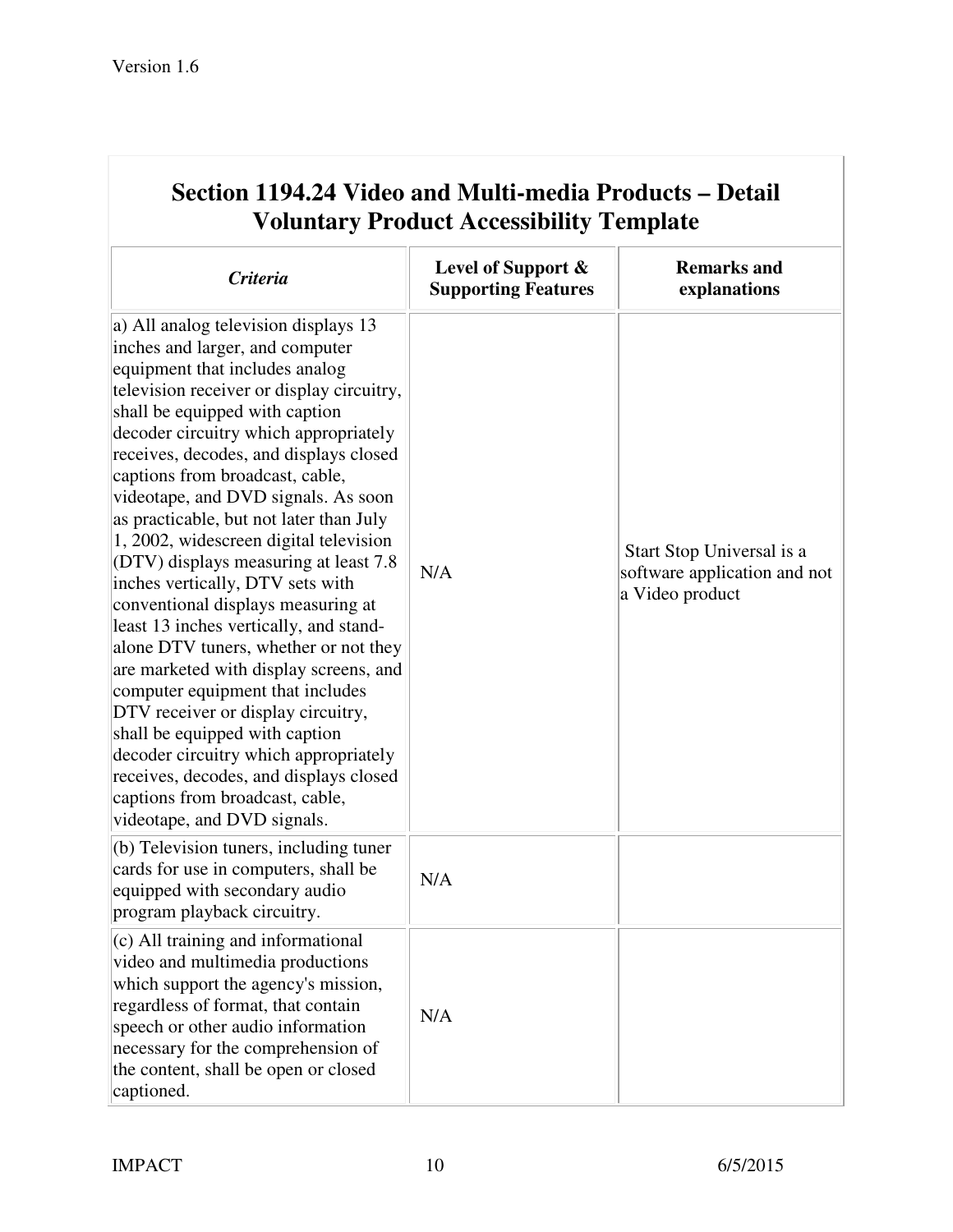| $\vert$ (d) All training and informational<br>video and multimedia productions<br>which support the agency's mission,<br>regardless of format, that contain<br>visual information necessary for the<br>comprehension of the content, shall be<br>audio described. | N/A |  |
|-------------------------------------------------------------------------------------------------------------------------------------------------------------------------------------------------------------------------------------------------------------------|-----|--|
| $\vert$ (e) Display or presentation of alternate<br>text presentation or audio descriptions<br>shall be user-selectable unless<br>permanent.                                                                                                                      | N/A |  |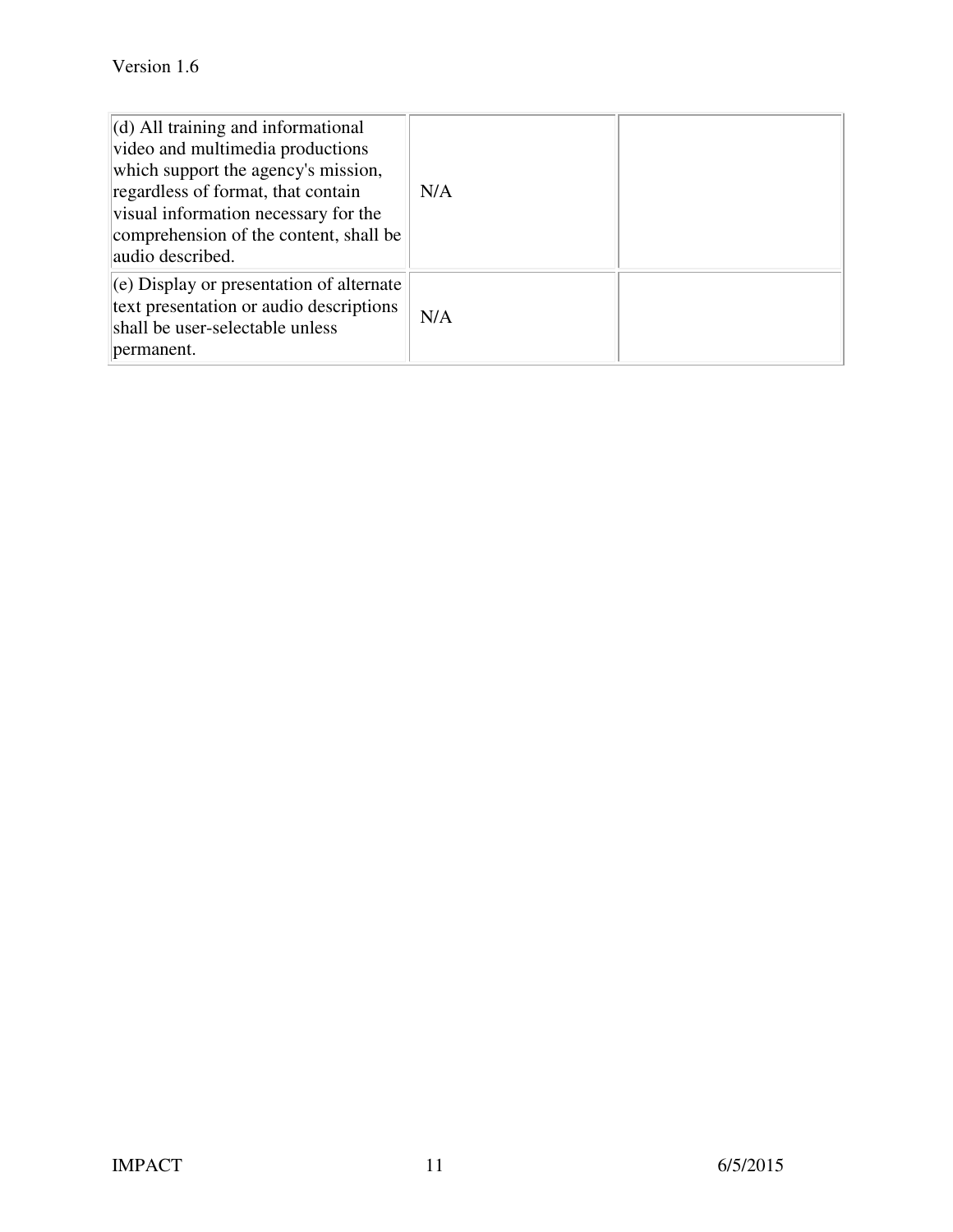| <b>Voluntary Product Accessibility Template</b>                                                                                                                                                                                                                                                         |                                                  |                                                                                                               |
|---------------------------------------------------------------------------------------------------------------------------------------------------------------------------------------------------------------------------------------------------------------------------------------------------------|--------------------------------------------------|---------------------------------------------------------------------------------------------------------------|
| <b>Criteria</b>                                                                                                                                                                                                                                                                                         | Level of Support &<br><b>Supporting Features</b> | <b>Remarks and</b><br>explanations                                                                            |
| (a) Self contained products shall be<br>usable by people with disabilities<br>without requiring an end-user to<br>attach Assistive Technology to the<br>product. Personal headsets for private<br>listening are not Assistive<br>Technology.                                                            | n/a                                              | <b>Start-Stop Universal uses</b><br><b>Windows Operating System</b><br>and is therefore not self<br>contained |
| (b) When a timed response is<br>required, the user shall be alerted and<br>given sufficient time to indicate more<br>time is required.                                                                                                                                                                  | n/a                                              |                                                                                                               |
| (c) Where a product utilizes<br>touchscreens or contact-sensitive<br>controls, an input method shall be<br>provided that complies with 1194.23<br>$(k)$ (1) through (4).                                                                                                                                | N/A                                              |                                                                                                               |
| (d) When biometric forms of user<br>identification or control are used, an<br>alternative form of identification or<br>activation, which does not require the<br>user to possess particular biological<br>characteristics, shall also be provided.                                                      | N/A                                              |                                                                                                               |
| (e) When products provide auditory<br>output, the audio signal shall be<br>provided at a standard signal level<br>through an industry standard<br>connector that will allow for private<br>listening. The product must provide<br>the ability to interrupt, pause, and<br>restart the audio at anytime. | n/a                                              |                                                                                                               |

# **Section 1194.25 Self-Contained, Closed Products – Detail**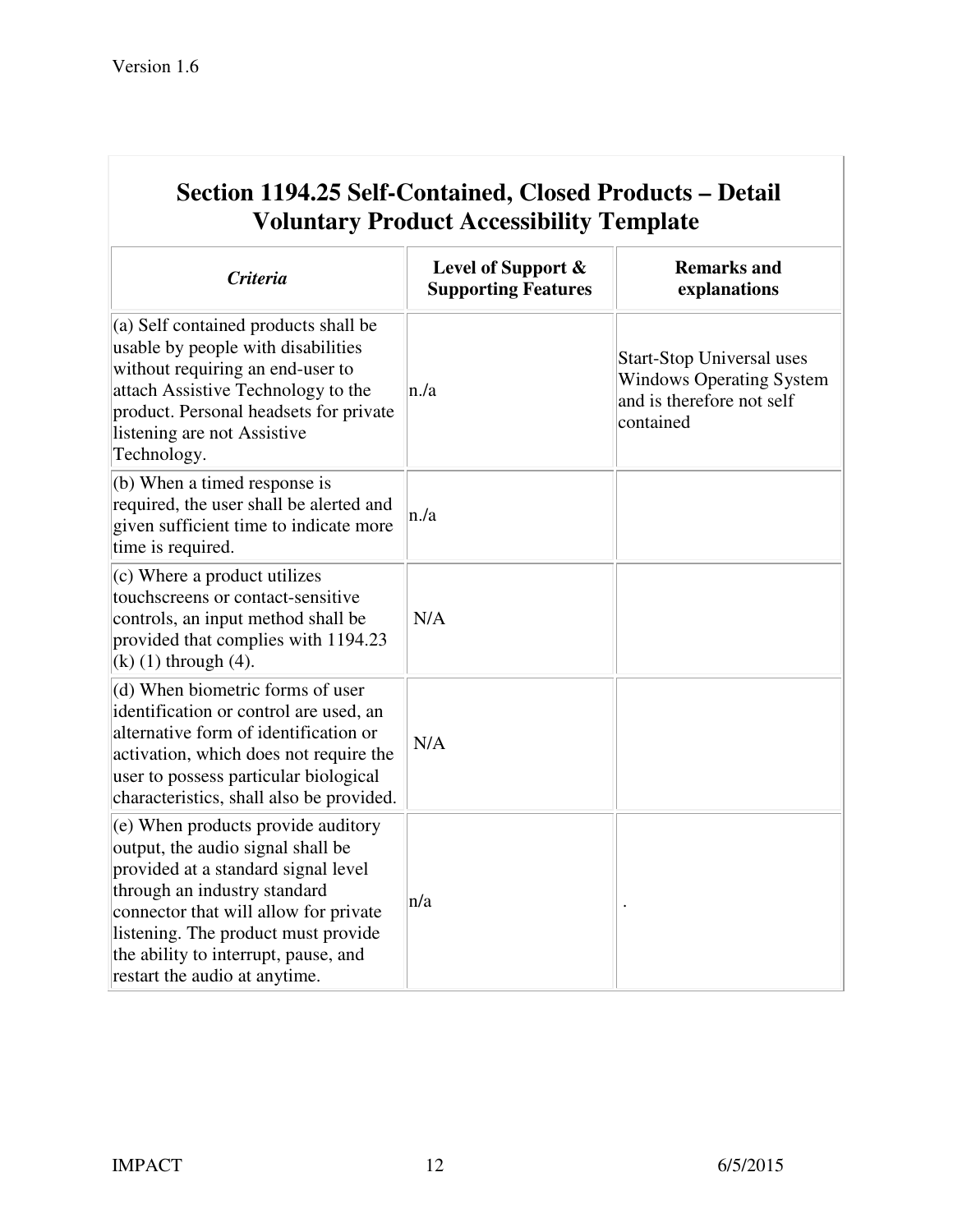| $(f)$ When products deliver voice<br>output in a public area, incremental<br>volume control shall be provided with<br>output amplification up to a level of at<br>least 65 dB. Where the ambient noise<br>level of the environment is above 45<br>dB, a volume gain of at least 20 dB<br>above the ambient level shall be user<br>selectable. A function shall be<br>provided to automatically reset the<br>volume to the default level after every<br>luse.                                                                                                               | N/A |  |
|----------------------------------------------------------------------------------------------------------------------------------------------------------------------------------------------------------------------------------------------------------------------------------------------------------------------------------------------------------------------------------------------------------------------------------------------------------------------------------------------------------------------------------------------------------------------------|-----|--|
| $\vert$ (g) Color coding shall not be used as<br>the only means of conveying<br>information, indicating an action,<br>prompting a response, or<br>distinguishing a visual element.                                                                                                                                                                                                                                                                                                                                                                                         | n/a |  |
| (h) When a product permits a user to<br>adjust color and contrast settings, a<br>range of color selections capable of<br>producing a variety of contrast levels<br>shall be provided.                                                                                                                                                                                                                                                                                                                                                                                      | n/a |  |
| $(i)$ Products shall be designed to avoid<br>causing the screen to flicker with a<br>frequency greater than 2 Hz and lower<br>than $55$ Hz.                                                                                                                                                                                                                                                                                                                                                                                                                                | n/a |  |
| $(1)$ (1) Products which are<br>freestanding, non-portable, and<br>intended to be used in one location<br>and which have operable controls<br>shall comply with the following: The<br>position of any operable control shall<br>be determined with respect to a<br>vertical plane, which is 48 inches in<br>length, centered on the operable<br>control, and at the maximum<br>protrusion of the product within the<br>48 inch length on products which are<br>freestanding, non-portable, and<br>intended to be used in one location<br>and which have operable controls. | N/A |  |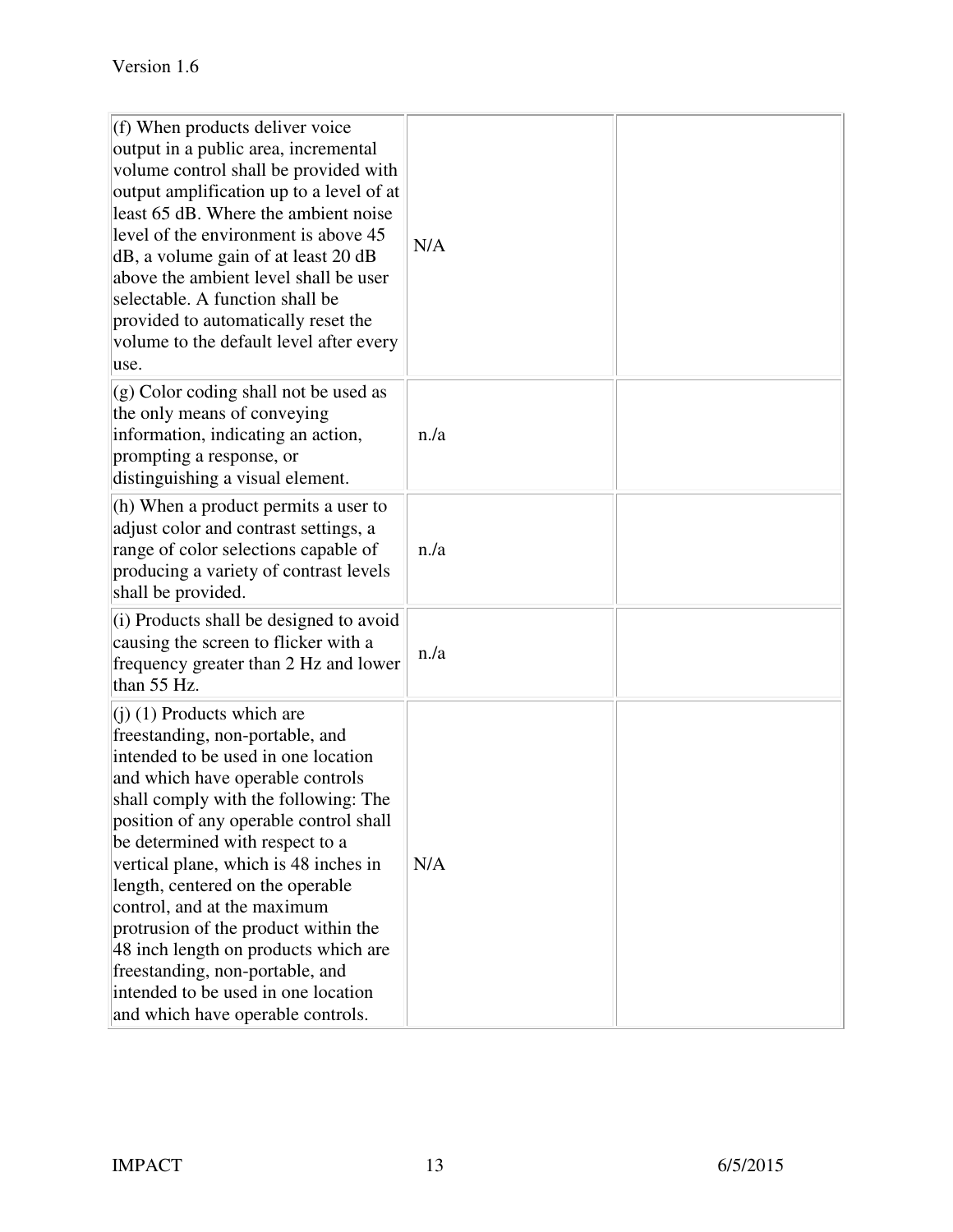| $(i)(2)$ Products which are<br>freestanding, non-portable, and<br>intended to be used in one location<br>and which have operable controls<br>shall comply with the following:<br>Where any operable control is 10<br>inches or less behind the reference<br>plane, the height shall be 54 inches<br>maximum and 15 inches minimum<br>above the floor.                                  | N/A |  |
|----------------------------------------------------------------------------------------------------------------------------------------------------------------------------------------------------------------------------------------------------------------------------------------------------------------------------------------------------------------------------------------|-----|--|
| $(i)(3)$ Products which are<br>freestanding, non-portable, and<br>intended to be used in one location<br>and which have operable controls<br>shall comply with the following:<br>Where any operable control is more<br>than 10 inches and not more than 24<br>inches behind the reference plane, the<br>height shall be 46 inches maximum<br>and 15 inches minimum above the<br>floor. | N/A |  |
| $(i)(4)$ Products which are<br>freestanding, non-portable, and<br>intended to be used in one location<br>and which have operable controls<br>shall comply with the following:<br>Operable controls shall not be more<br>than 24 inches behind the reference<br>plane.                                                                                                                  | N/A |  |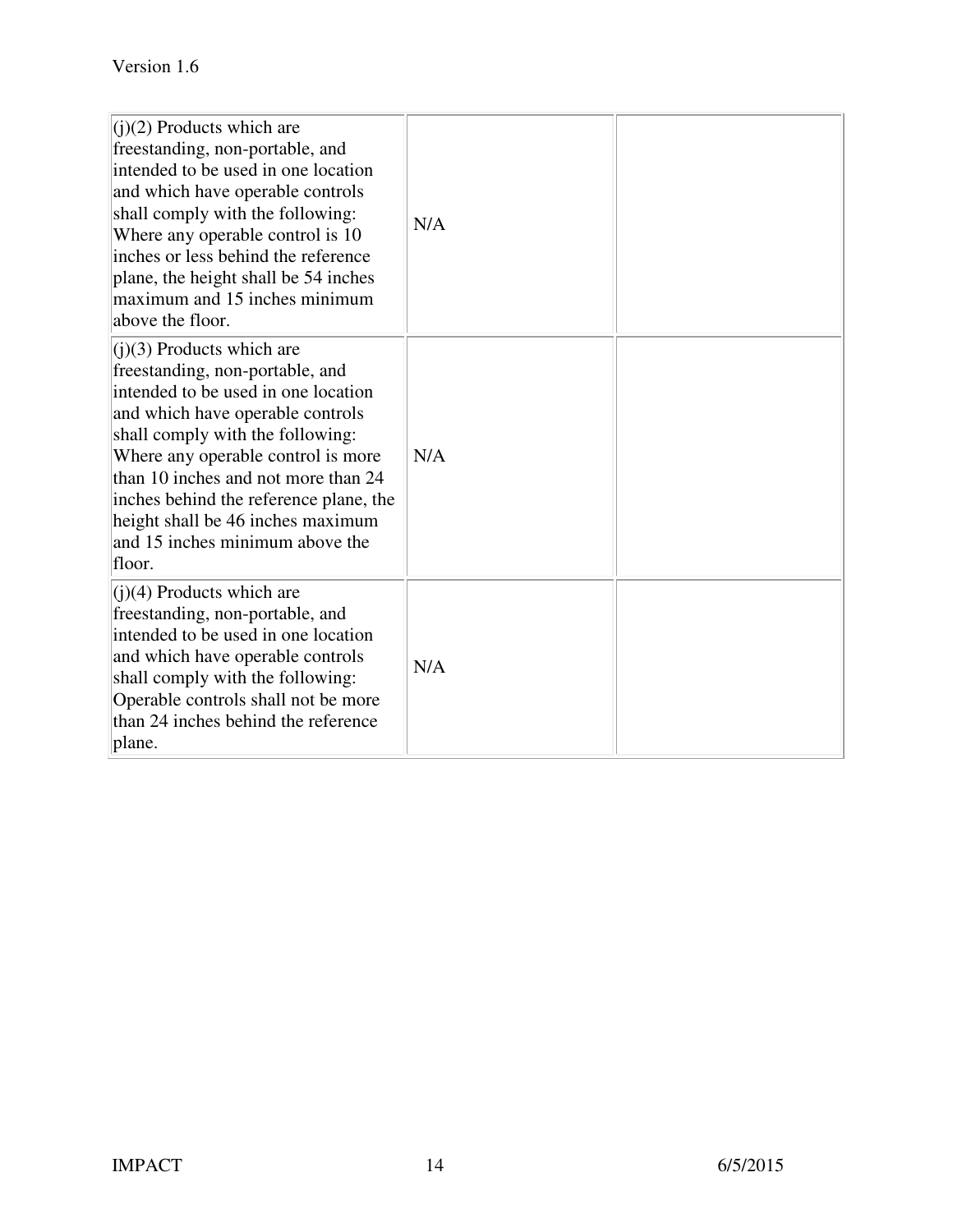| Section 1194.26 Desktop and Portable Computers – Detail<br><b>Voluntary Product Accessibility Template</b>                                                                                                                                              |                                                     |                                      |
|---------------------------------------------------------------------------------------------------------------------------------------------------------------------------------------------------------------------------------------------------------|-----------------------------------------------------|--------------------------------------|
| <b>Criteria</b>                                                                                                                                                                                                                                         | Level of Support $\&$<br><b>Supporting Features</b> | <b>Remarks and</b><br>explanations   |
| $(a)$ All mechanically operated<br>controls and keys shall comply with<br>1194.23 (k) $(1)$ through $(4)$ .                                                                                                                                             | N/A                                                 | This is software, not a<br>computer. |
| $(b)$ If a product utilizes touch screens<br>or touch-operated controls, an input<br>method shall be provided that<br>complies with $1194.23$ (k) (1)<br>through $(4)$ .                                                                                | N/A                                                 |                                      |
| $(c)$ When biometric forms of user<br>identification or control are used, an<br>alternative form of identification or<br>activation, which does not require the<br>user to possess particular biological<br>characteristics, shall also be<br>provided. | N/A                                                 |                                      |
| $(d)$ Where provided, at least one of<br>each type of expansion slots, ports<br>and connectors shall comply with<br>publicly available industry standards                                                                                               | N/A                                                 |                                      |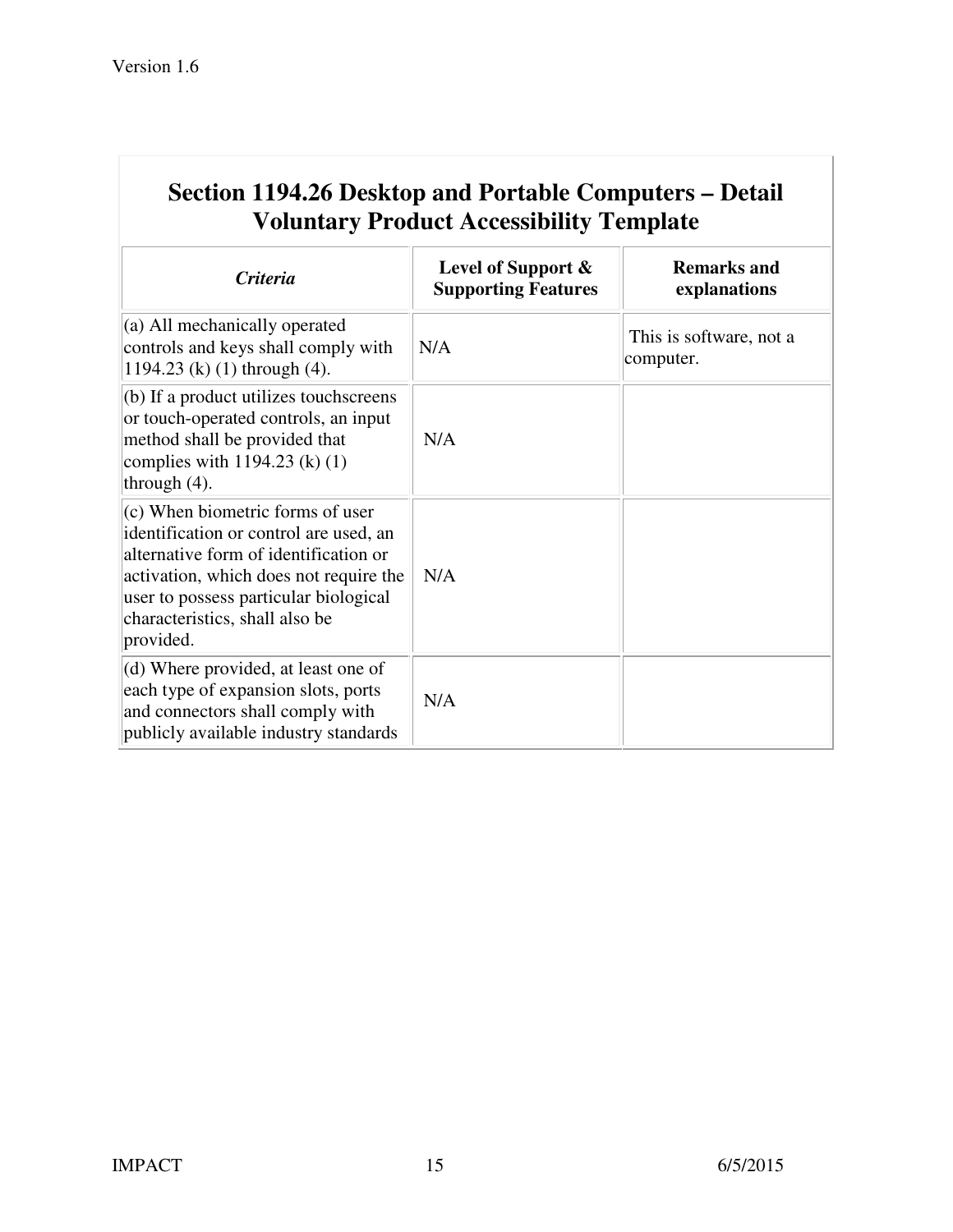| Section 1194.31 Functional Performance Criteria – Detail<br><b>Voluntary Product Accessibility Template</b>                                                                                                                                                                                                                         |                                                    |                                                                                                                                                                |
|-------------------------------------------------------------------------------------------------------------------------------------------------------------------------------------------------------------------------------------------------------------------------------------------------------------------------------------|----------------------------------------------------|----------------------------------------------------------------------------------------------------------------------------------------------------------------|
| <b>Criteria</b>                                                                                                                                                                                                                                                                                                                     | Level of Support &<br><b>Supporting Features</b>   | <b>Remarks and</b><br>explanations                                                                                                                             |
| (a) At least one mode of operation and<br>information retrieval that does not<br>require user vision shall be provided,<br>or support for Assistive Technology<br>used by people who are blind or<br>visually impaired shall be provided.                                                                                           | Supports through<br><b>Equivalent Facilitation</b> | Through use of Windows<br>accessibility wizard - the<br>functional needs of users<br>who are blind and needs of<br>users who have usable low<br>vision         |
| (b) At least one mode of operation and<br>information retrieval that does not<br>require visual acuity greater than<br>20/70 shall be provided in audio and<br>enlarged print output working together<br>or independently, or support for<br>Assistive Technology used by people<br>who are visually impaired shall be<br>provided. | Supports through<br><b>Equivalent Facilitation</b> | Through use of Windows<br>accessibility wizard - wizard<br>the functional needs of users<br>who are blind and needs of<br>users who have usable low<br>vision. |
| (c) At least one mode of operation and<br>information retrieval that does not<br>require user hearing shall be provided,<br>or support for Assistive Technology<br>used by people who are deaf or hard of<br>hearing shall be provided                                                                                              | <b>Supports</b>                                    | No Audio information or<br>operation required – No<br>information retrieval<br>requires hearing                                                                |
| (d) Where audio information is<br>important for the use of a product, at<br>least one mode of operation and<br>information retrieval shall be provided<br>in an enhanced auditory fashion, or<br>support for assistive hearing devices<br>shall be provided.                                                                        | Not Applicable                                     | Audio information is not<br>required for operation                                                                                                             |
| (e) At least one mode of operation and<br>information retrieval that does not<br>require user speech shall be provided,<br>or support for Assistive Technology<br>used by people with disabilities shall<br>be provided.                                                                                                            | N/A                                                | Speech is not required for<br>operation of product.                                                                                                            |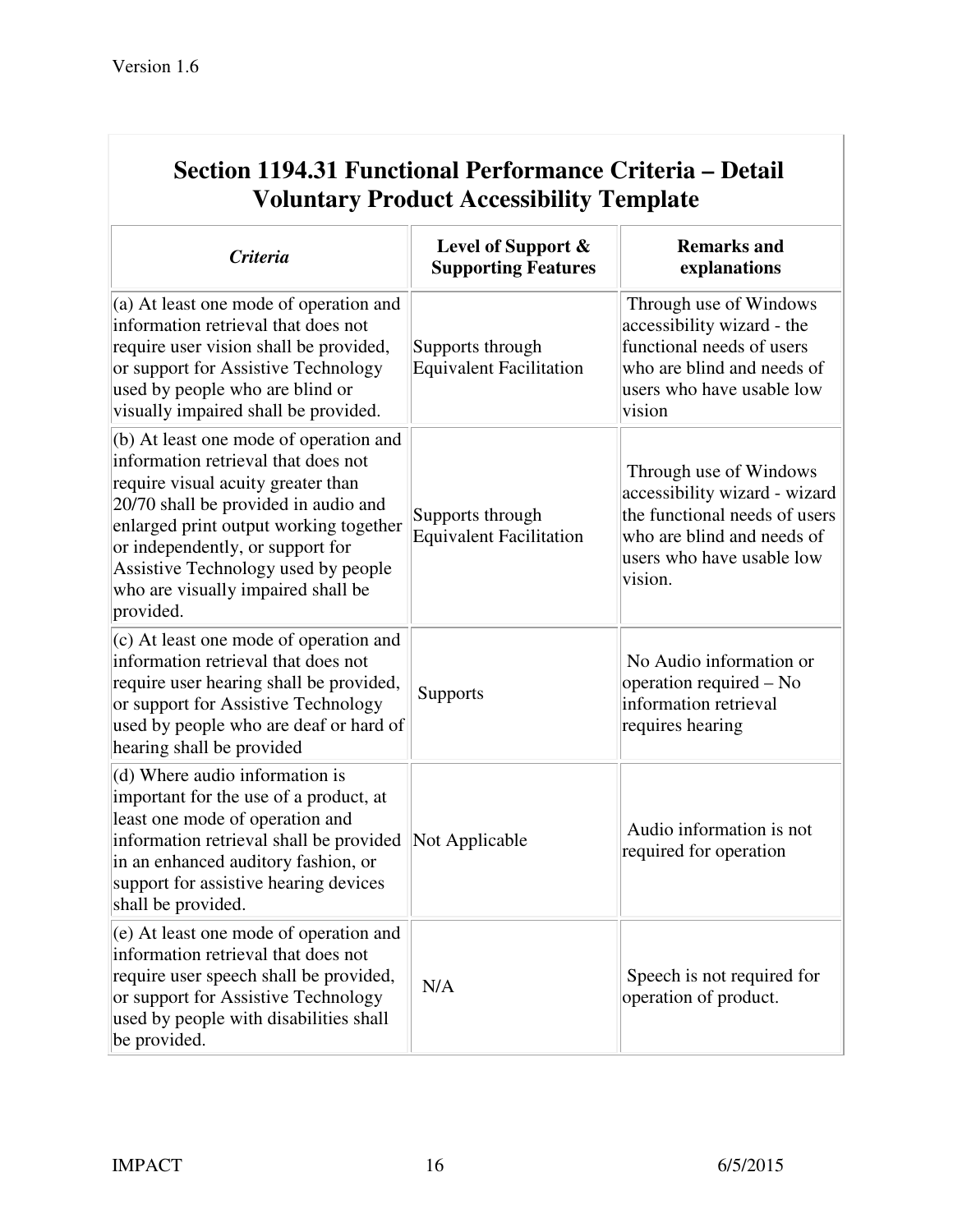| $(f)$ At least one mode of operation and<br>information retrieval that does not<br>require fine motor control or<br>simultaneous actions and that is<br>operable with limited reach and<br>strength shall be provided. | <b>Supports</b> | No fine motor control or<br>simultaneous actions<br>required. |
|------------------------------------------------------------------------------------------------------------------------------------------------------------------------------------------------------------------------|-----------------|---------------------------------------------------------------|
|------------------------------------------------------------------------------------------------------------------------------------------------------------------------------------------------------------------------|-----------------|---------------------------------------------------------------|

| Section 1194.41 Information, Documentation and Support – Detail |
|-----------------------------------------------------------------|
| <b>Voluntary Product Accessibility Template</b>                 |

| <i>Criteria</i>                                                                                                                                                                                           | Level of Support &<br><b>Supporting Features</b> | <b>Remarks and</b><br>explanations                                                                                                                                                                                                                                                                                                                                                                                                                                                                                                         |
|-----------------------------------------------------------------------------------------------------------------------------------------------------------------------------------------------------------|--------------------------------------------------|--------------------------------------------------------------------------------------------------------------------------------------------------------------------------------------------------------------------------------------------------------------------------------------------------------------------------------------------------------------------------------------------------------------------------------------------------------------------------------------------------------------------------------------------|
| (a) Product support documentation<br>provided to end-users shall be made<br>available in alternate formats upon<br>request, at no additional charge                                                       | <b>Supports</b>                                  | Documentationis Currently<br>available in PDF and<br>.DOC/Microsoft Office<br>Format and accessible in<br>PDF format from the Start-<br><b>Stop Universal Transcription</b><br>System's HELP menu. PDF<br>format works with PDF<br>readers that are already have<br>full accessibility features<br>built in. In addition, our<br>web site at<br>www.startstop.com/sst2.asp<br>includes a documentation<br>section with the latest PDF<br>available there online for the<br>user manual. Other formats<br>may be available upon<br>request. |
| (b) End-users shall have access to a<br>description of the accessibility and<br>compatibility features of products in<br>alternate formats or alternate methods<br>upon request, at no additional charge. | <b>Supports</b>                                  | Available by request                                                                                                                                                                                                                                                                                                                                                                                                                                                                                                                       |
| (c) Support services for products shall<br>accommodate the communication<br>needs of end-users with disabilities.                                                                                         | Supports                                         | Internet (e.g.<br>GotoMeeting/GotoAssist),<br>telephone, and Email support                                                                                                                                                                                                                                                                                                                                                                                                                                                                 |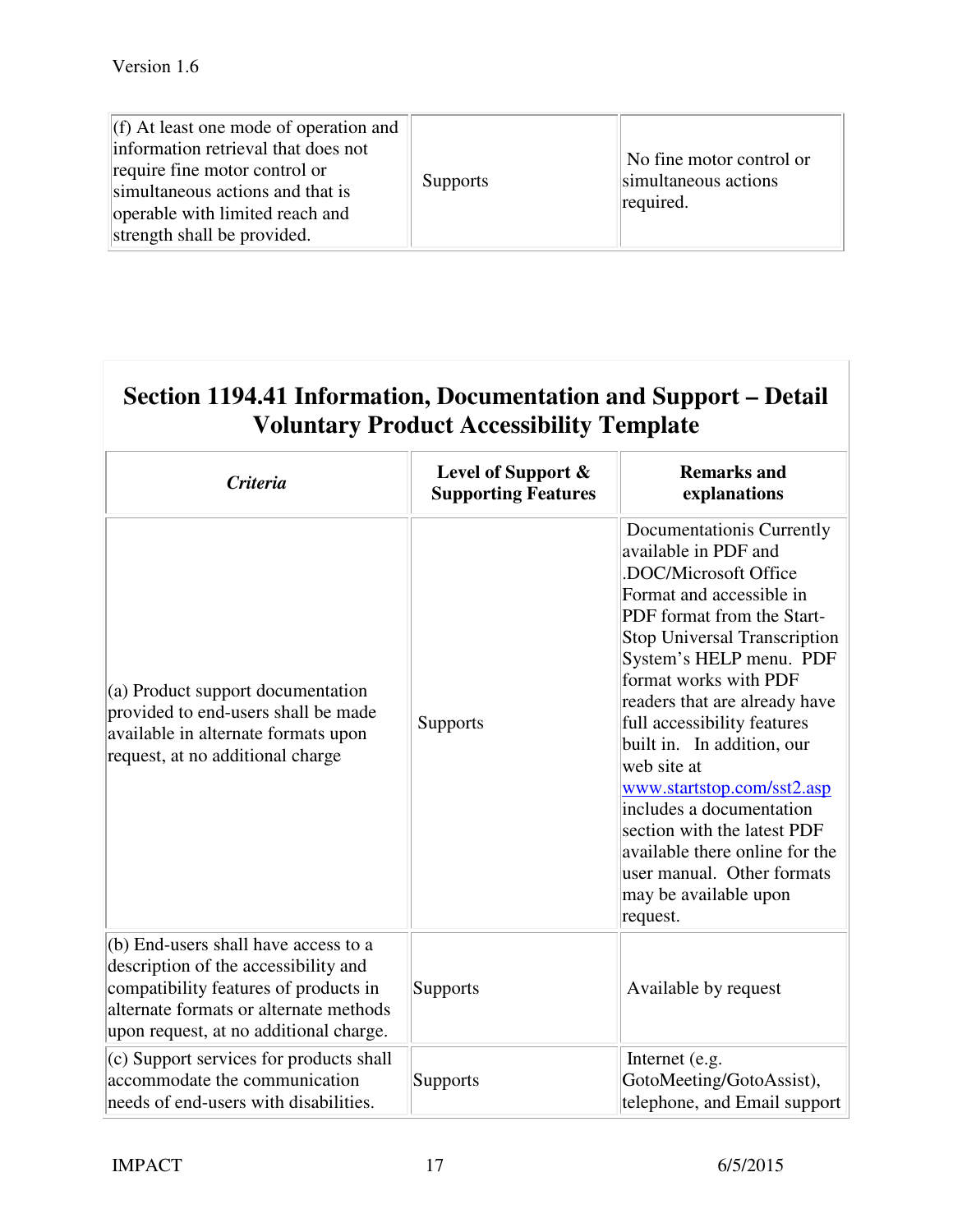## Version 1.6